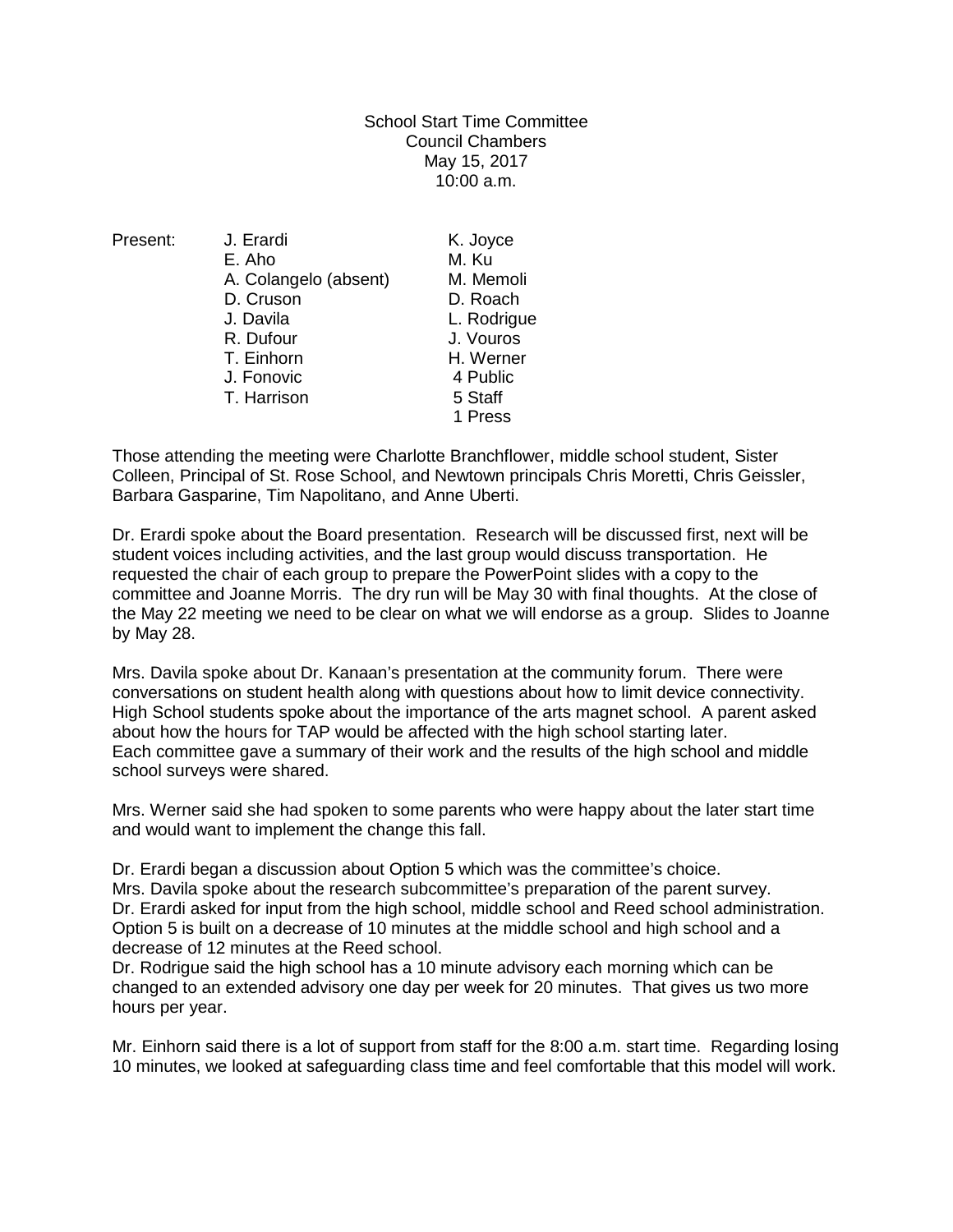Mrs. Uberti stated that Reed ended up with additional minutes so we have extra time during the day. We have homeroom for 25 minutes so we can recapture time from that. The impact to instructional time would be minimal.

Dr. Erardi asked if it was possible to move St. Rose to tier 1.

Mr. Dufour said there are some Reed buses that are shared with St. Rose. He would have to look at that possibility.

Sister Colleen said St. Rose has nine buses with two being shared. The time change will not work because there is a 9:00 mass each day and the school is used for religious education until the end of the day. They wouldn't be able to have afterschool activities. Also, the preschool doesn't arrive at the same time that the buses arrive. She would like 20 minutes to have traffic cleared before the preschool students come in. St. Rose School has seven hours of classroom instruction per day.

Mrs. Uberti asked about the Reed buses.

Mr. Dufour stated that with this option the Reed and elementary students will ride together. Reed students will be dropped off first and then the buses will go to the elementary schools.

Dr. Erardi asked for the committee's opinion on Option 5.

Mr. Cruson and Mr. Vouros were in favor of the 8:00 start time.

Mrs. Ku Michelle understood that the time can be absorbed but was conflicted about losing curriculum time to make this work. She asked if there was a way to add 10 minutes at the end of the day.

Mr. Dufour said we will be sharing buses with reed and the elementary schools so that wasn't possible.

Dr. Rodrigue said we aren't losing instructional time because we would be having the advisory at the end of the week capturing two more hours.

Mr. Einhorn proposed Option 4A to allow time for students to go to lockers and travel through the building. A 7:55 start time would give them that cushion.

Mrs. Ku felt that the Reed homeroom time was important.

Mrs. Uberti said that if we took 10 minutes out of homeroom time they would still have 15 minutes. They are also looking at doing other things in our specials which will increase our instructional time.

Dr. Erardi asked how the magnet school student schedule would change and if they would be losing 30 minutes of instructional time.

Dr. Rodrigue said they still have to leave at the same time and will lose those 30 minutes.

Mr. Napolitano felt that the extra busing was a concern as well as older and younger children riding together.

Mr. Moretti was concerned if a bus was late and also we need to look at the delayed opening times.

Mr. Dufour said that the majority of the buses will be with elementary students. The delayed opening may just be for an hour.